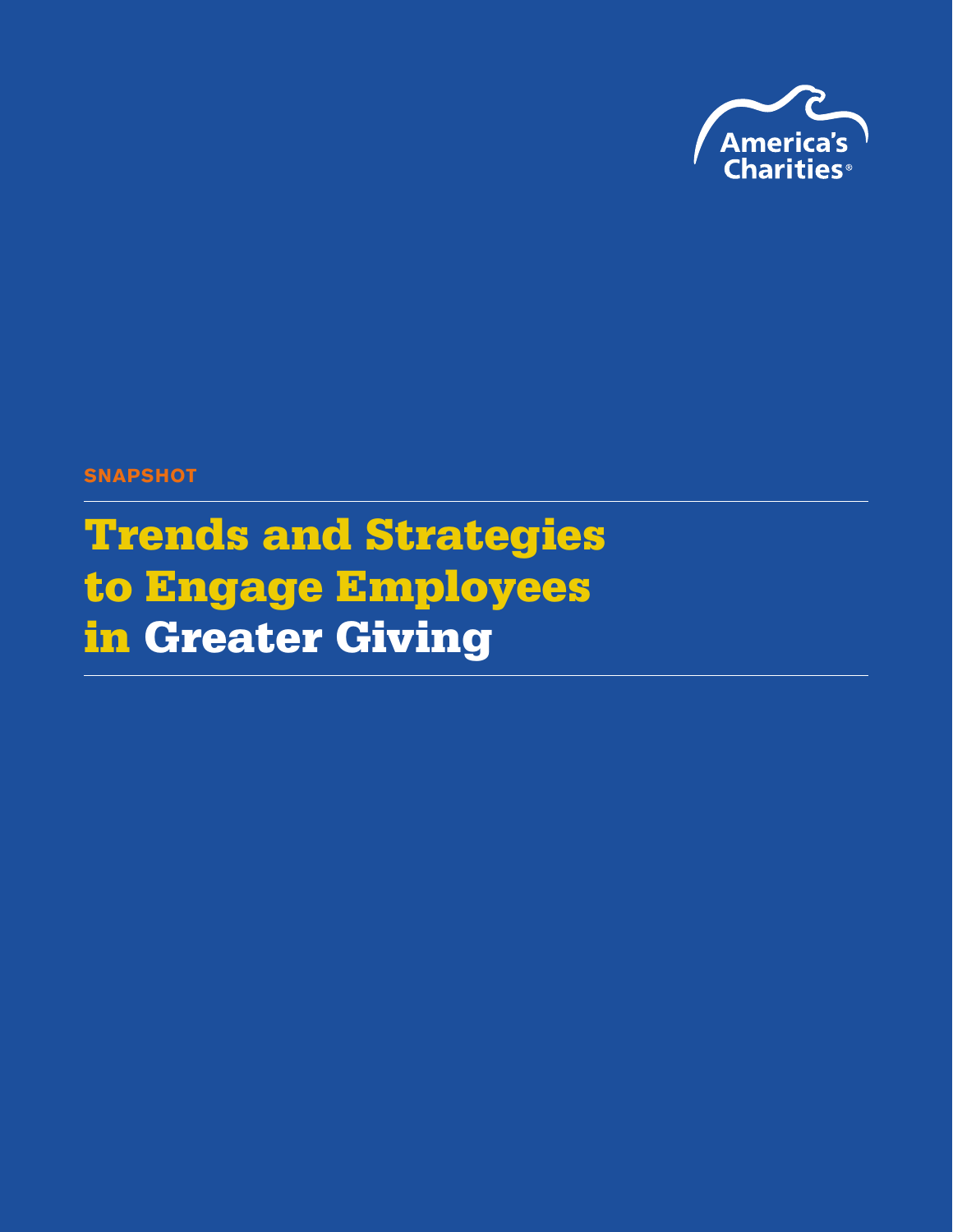Every year, millions of people across America are invited to participate in an activity that has become a Fall tradition for generations of employees working at many of the nation's largest employers: the Employee Charitable Giving Campaign.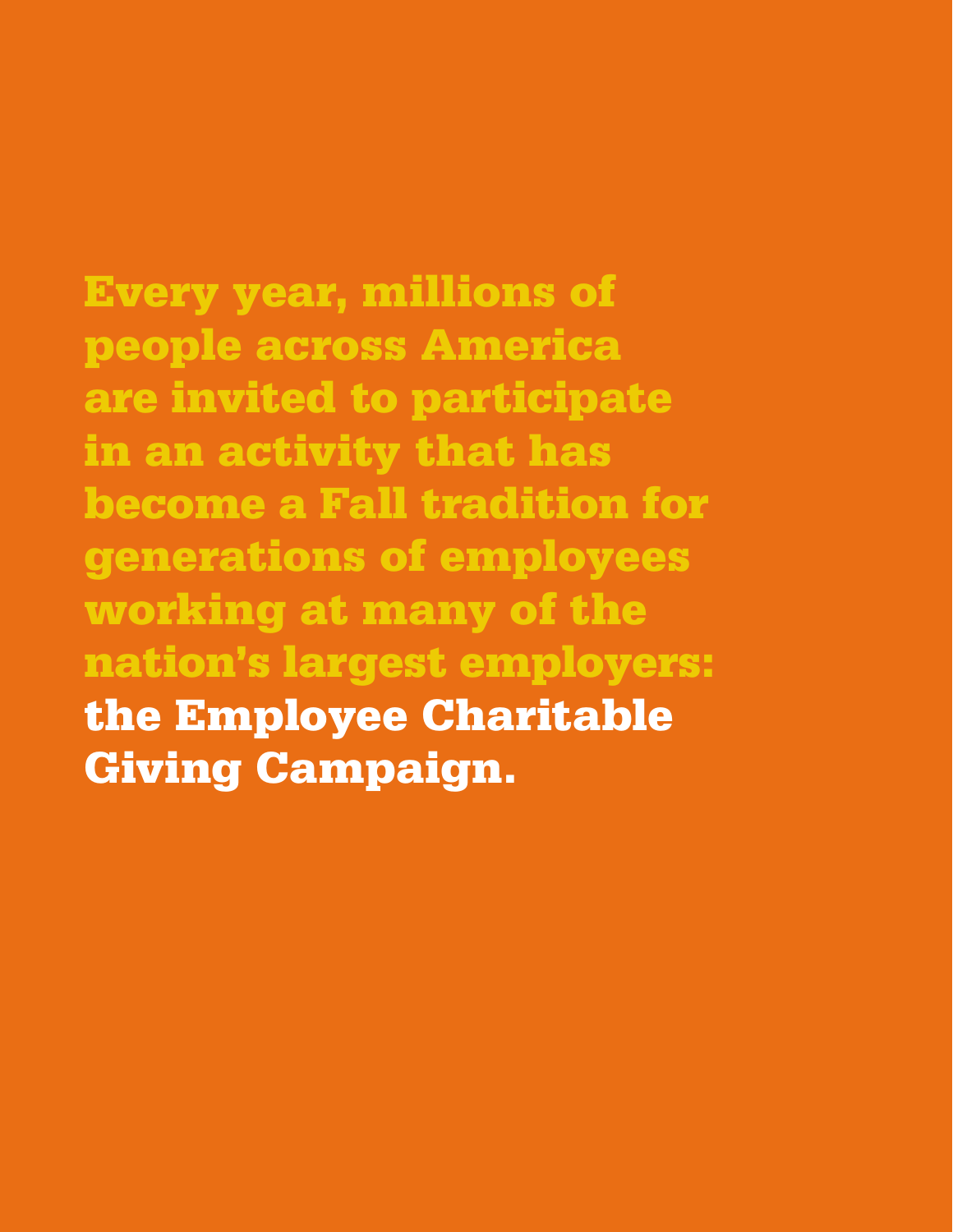The impact of employee giving campaigns on charitable organizations and the people and communities they serve is extraordinary. **Snapshot: Trends and Strategies to Engage Employees in Greater Giving** reveals the most dramatic shift in employee giving over the past decade.

These workplace giving campaigns funnel \$3 billion annually, much of which is unrestricted, sustainable funds, that enable nonprofit groups to deliver vital services throughout the nation. And, while employers remain committed to this traditional social responsibility activity, mounting pressure from an evolving workforce and the digital age suggest a new model is emerging to more fully engage employees and maximize the impact of giving at the workplace.

America's Charities, a national proponent for effective employee engagement programs, commissioned research to identify current trends, attitudes and perceptions in employee workplace giving.

- Nearly 100 private sector employers provided insights into their practices.
- These companies and organizations employ more than two million people, represent more than 20 industry groups, and are geographically dispersed.
- Collectively, the participating employers raise more than \$230 million through their annual employee giving campaigns.

This original research follows previous reports issued by America's Charities in 2000 and 2006 and documents the changing landscape of philanthropy, digital culture, workplace expectations, and demographic shifts which are reshaping the future of employee giving. For employee giving campaigns to be fully maximized, the research indicates employers can do significantly more to foster the environment in which employee engagement thrives.

# **Research Highlights**

#### **Companies & Organizations Are Committed**

Companies and organizations continue to recognize the benefits of a strong employee giving program with branded initiatives that offer choice and increase engagement.

#### **New Engagement Strategies** Employers are

creating new giving models to involve and engage employees, particularly younger employees.

#### **Technology & Digital Culture**

Technology and digital culture are transforming the employee giving experience.

#### **Paradigm Shift at Hand**

A paradigm shift is taking place a new model is emerging that empowers employees to participate in the giving experience inside and outside the walls of the workplace.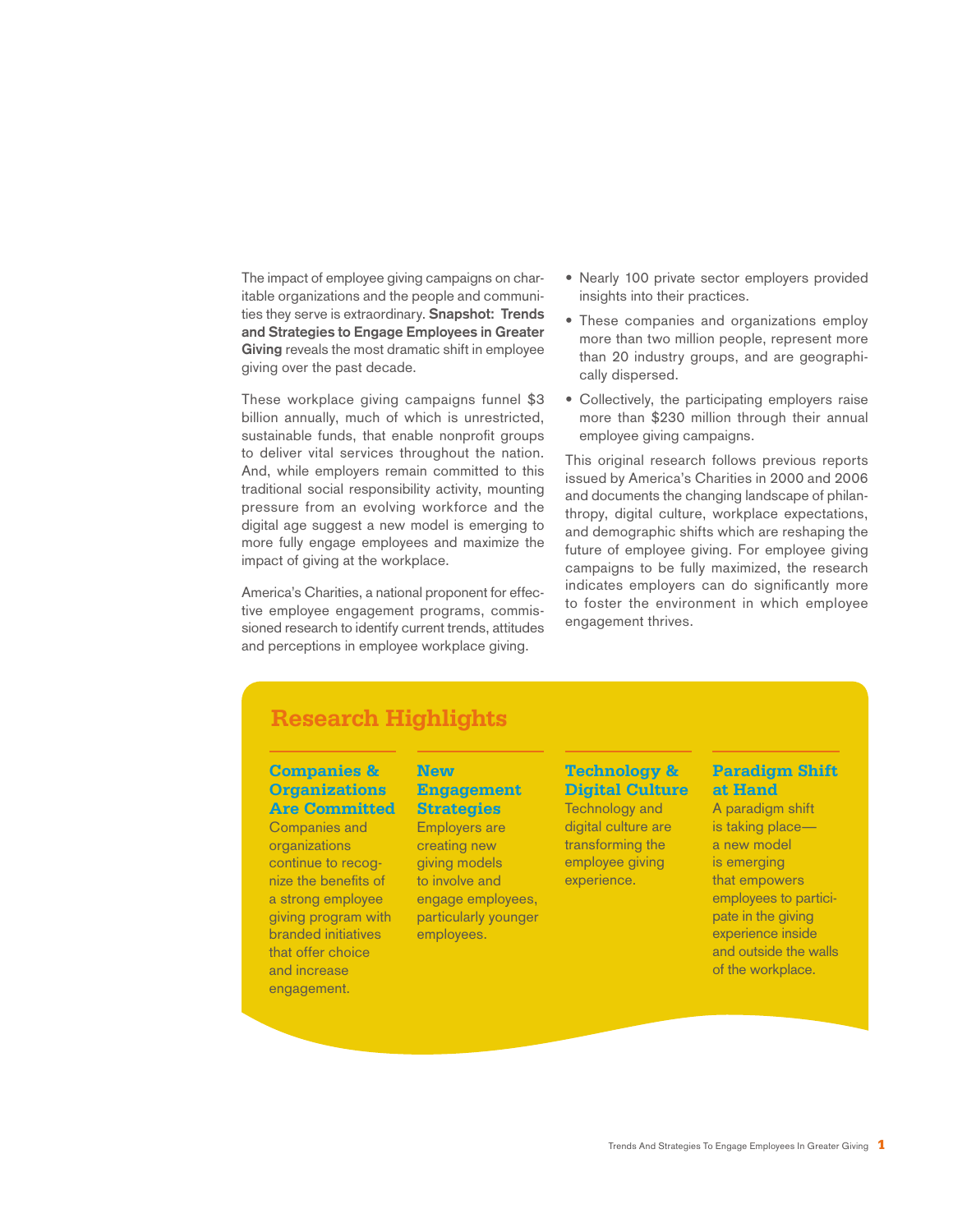# Top Five Trends and Emerging Strategies to Engage Employees in Greater Giving



**Brands R Us.** We live in a branded world with logos and messages touching all aspects of our lives. Branded campaigns align a company's values, philanthropic and increasingly overall social responsibility goals to support employee giving. **Eighty percent of the employers surveyed are branding their workplace giving programs with their own names, themes, and/or logos.**



**We "Like" to Share Why We Give.** Thirty percent of respondents report they allow employees to post videos and/or testimonials supporting their favorite charities as part of the giving program. **More than half report they are likely to incorporate more social media tools into giving activities.** 



**Millennials Arrive.** Young workers are arriving in the workplace with different expectations of their employers. They want their giving experiences to be engaging, empowering, and catalyzing. **These new expectations are causing employers to rethink their giving programs and find new ways to meaningfully engage Millennials in giving their time, talent, and money.** 



**High Impact, Low Cost.** Employers are looking for maximum efficiency in all administrative areas, including their workplace giving and employee engagement efforts. While technology has increasingly added value by making giving and volunteering easier, about **85% of respondents said administering the campaign is one of their top challenges.**



**One-Stop Shop.** Companies and organizations are now devising **overall strategies for giving, volunteerism, skills-based pro bono, and engagement.** Previously these efforts were typically spread out over the company and not coordinated.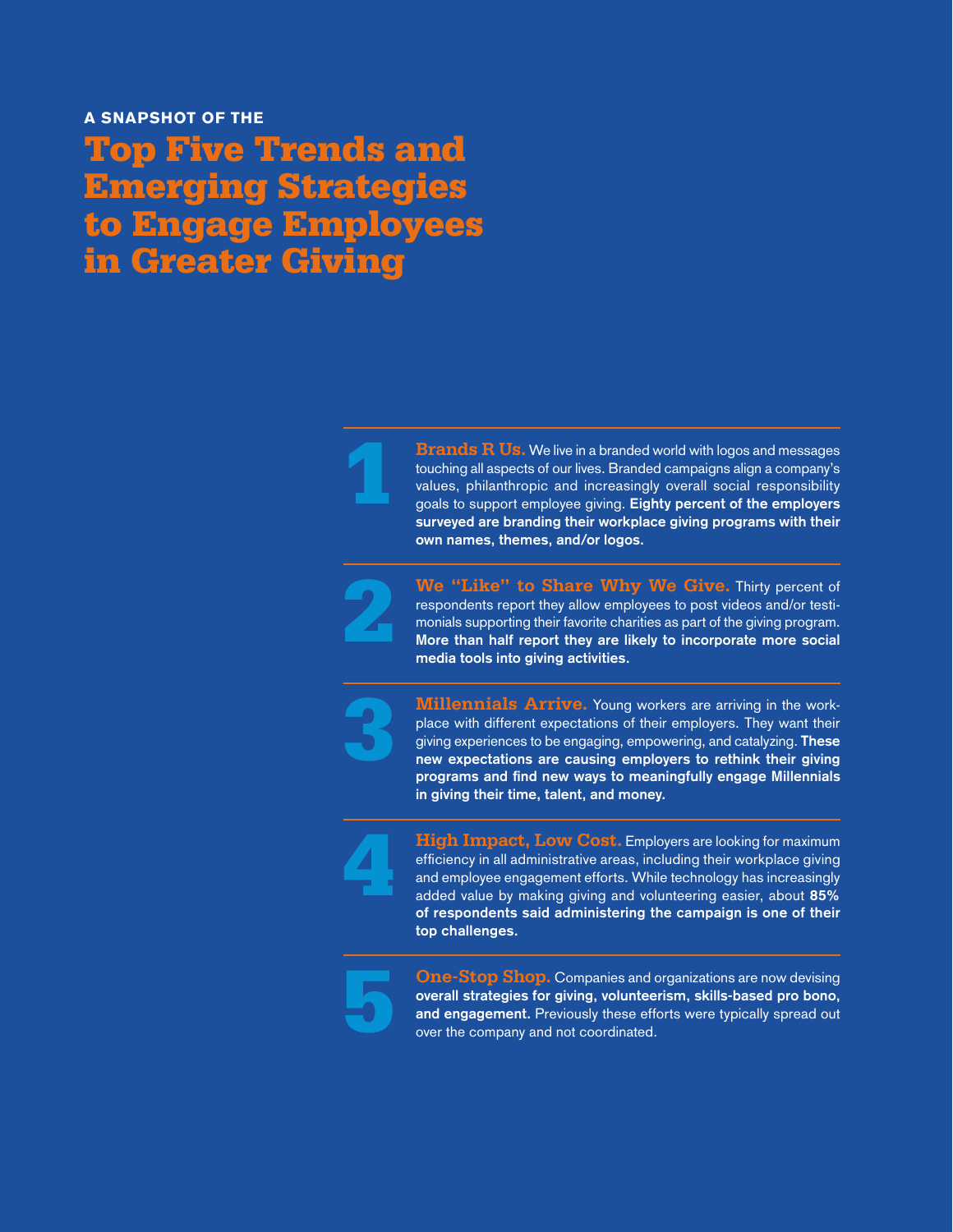# Key Highlights of Today's Employee Giving Model

Based on the research, effective giving programs remain beneficial to all key stakeholders, including the company, employee donors, and the benefitting charities. Employers continue to recognize the benefits of strong employee giving programs with **over 80% of the participating companies and organizations in our research project agreeing or strongly agreeing that their company is committed to a giving program.** Further, they indicate that employee giving remains a priority that impacts their ability to attract and retain talent.

In fact, the employee giving model continues to shift as employers no longer ask, "Should we have an employee giving program?" The question they now ask is "How can we maximize our efforts through employee giving?"

In **CHART 1** – "Profile of Current Giving Programs" (at right) highlights the percentage of employers that incorporate key elements in their current programs. Over 90% of respondents give their employees the opportunity to select from a wide and diverse range of charitable organizations; campaigns are still conducted in the fall; fundraising and networking events are growing in popularity; and giving programs are branded and aligned with other corporate philanthropy and employee engagement programs.

The following elements indicate how workplace giving campaigns are transforming and making way for a new engagement model.



- **• Choice is found in virtually all giving programs.**
- **• Campaigns are still conducted during a finite period of time but a growing number allow giving throughout the year.**
- **• Events are growing in importance as a way to support employee engagement.**
- **• Giving programs are branded and integrated with other employee engagement activities such as volunteerism.**
- **• Giving is aligned with corporate philanthropic goals and company mission.**
- **• A growing number of employers are matching payroll contributions.**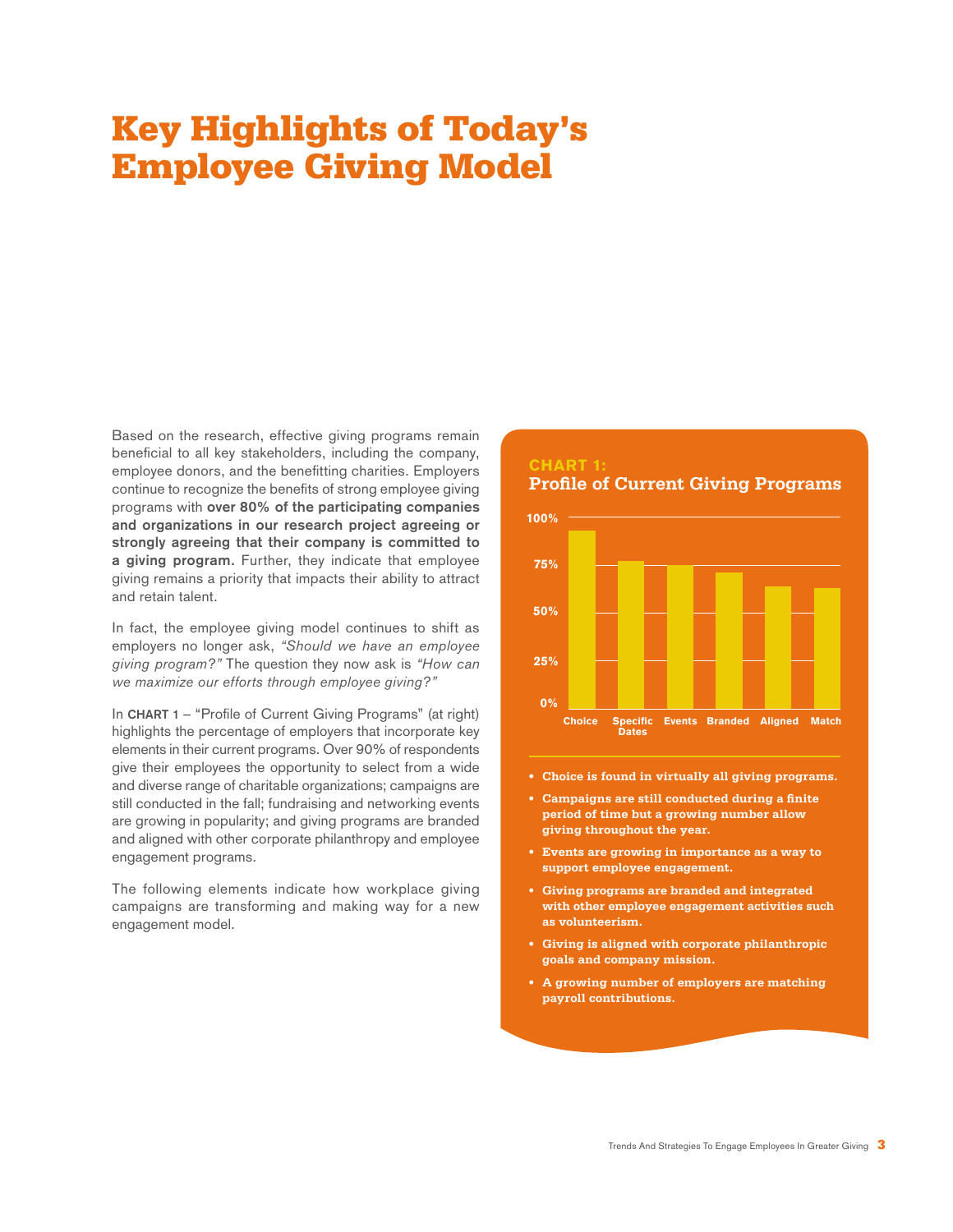# **Evolution of Employee Giving**



#### **Giving programs are broadening to facilitate engagement.**

The key elements of employee giving campaigns are evolving. The research indicates employers are at least one-third more likely to strengthen aspects of their giving program in response to changing employee expectations that engage them in a broad range of charitable activities.

**Employers largely brand and integrate employee engagement initiatives.** Nearly 80% of employers surveyed have branded their workplace giving program with their own name, theme, and/or logo. About 70% of employers indicate they have aligned their giving campaign with other employee engagement programs and/ or corporate philanthropic initiatives, a 38% increase since 2006.

Branding and alignment ensure employee giving programs reflect unique corporate cultures and employee charitable interests.

**Charitable choice is offered by more than 90% of employers.** Ninety-three percent (93%) of employers that conduct annual campaigns enable employees to choose which charities they give to. **This represents a 43% increase since 2006 and a 210% increase in choice since 2000.** 

Almost half of the employers surveyed indicate they feature specific nonprofits in their campaign. While the other 50% do not feature specific charities they allow employees to give to the charities of their choice.

**When charitable choice is given, employee participation increases.** Giving is up at a majority of the companies and organizations surveyed, but employee participation rates are declining at almost half of those employers.

The average participation rate in 2006 was 41%. In 2012, the average participation dropped to 33%.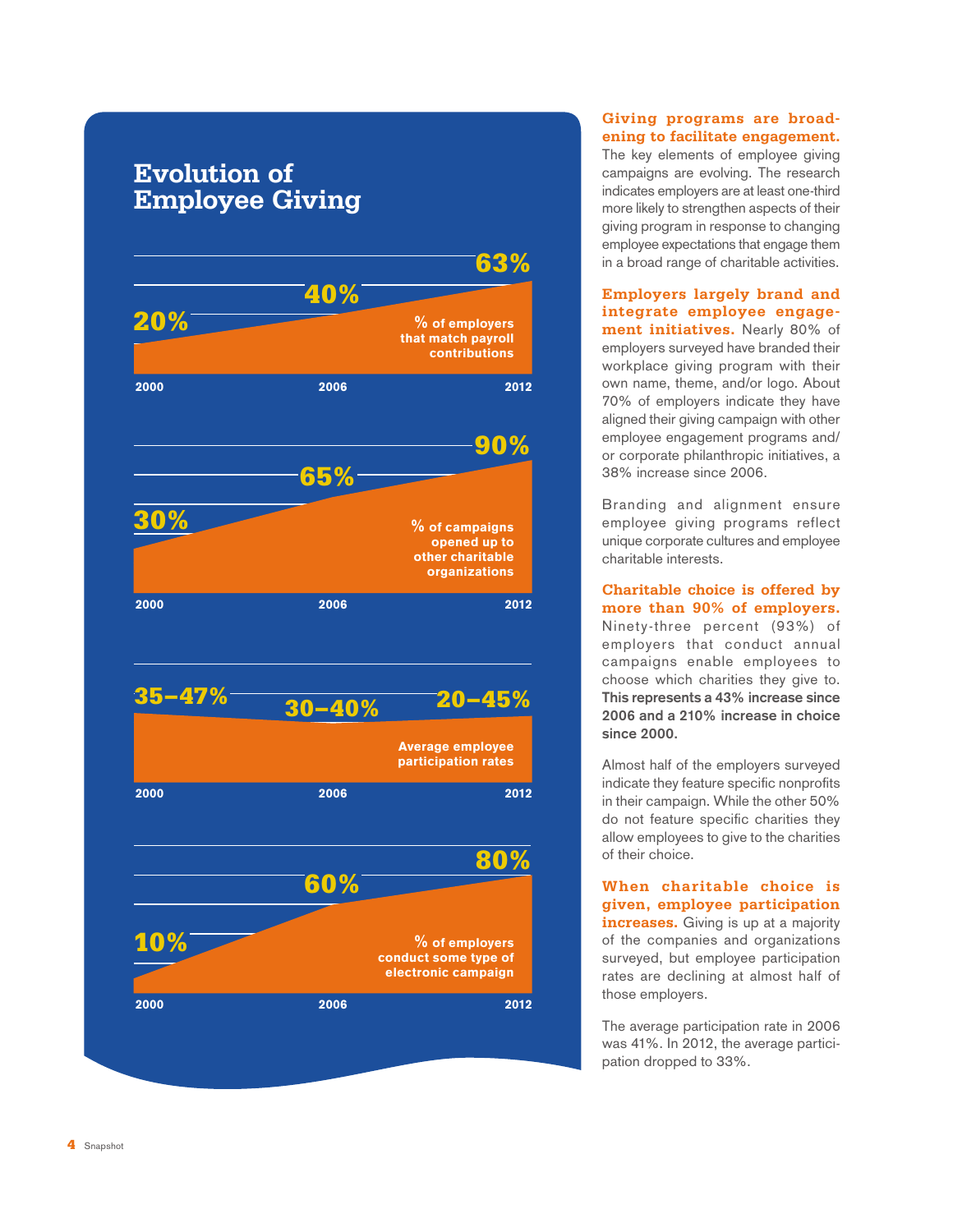# **SNAPSHOT Employee Giving Campaigns**

- Giving programs are broadening to facilitate engagement.
- Employers largely brand and integrate employee engagement initiatives.
- Giving employees charitable choice is the norm.
- When choice is given, more employees participate.
- Companies and organizations increasingly rely on technology vendors as the technology itself is changing.
- Corporate matching gift programs are growing.
- Events are increasing in popularity to growing giving.

However, this research demonstrates that the number of employees who give increases when their workplace campaigns feature a group of charities or when given the option to give to whatever charity they choose.

**Employers increasingly rely on vendors as technology itself is changing.** Nearly 80% of companies and organizations surveyed contract with a technology vendor that supports their giving program **compared to 10% in 2000.** 

Over the past decade, technology has evolved beyond capturing pledge and contribution data. New platforms are emerging that makes the donor experience more meaningful and engaging.

**Corporate matching gift programs are growing.** Nearly two-thirds of employers surveyed indicate they match employee payroll contributions. This is a **58% increase since 2006.** 

Corporate matches are becoming a central driving force that incentivizes employees to donate to charities through workplace initiatives.

**Fundraising, networking and other social events help catalyze greater giving.** More than 50% of employers surveyed have increased the number of gatherings such as networking events, fundraising activities, and charity fairs associated with giving campaigns. The real value of events is in creating opportunities to interact with colleagues and organizational leadership, learn more about charities, and catalyze greater giving. More than 30% of employers are incorporating social media tools into the giving program.

**Fall fundraising campaigns giving way to year-round engagement.** Nearly 80% of respondents indicate they conduct their giving program during a finite period of time, usually in the Fall or during the holidays.

However, a growing number of employers recognize that giving can take place throughout the year. Strategies need to be developed that leverage campaign-like features, such as kick-off events and strategic communications, and then facilitates giving throughout the year with 'pulse points' that generate interest and engage employees.

**Nearly 60% of employers that feature signature charities reported an increase in the number of employees choosing to donate through the workplace campaign.**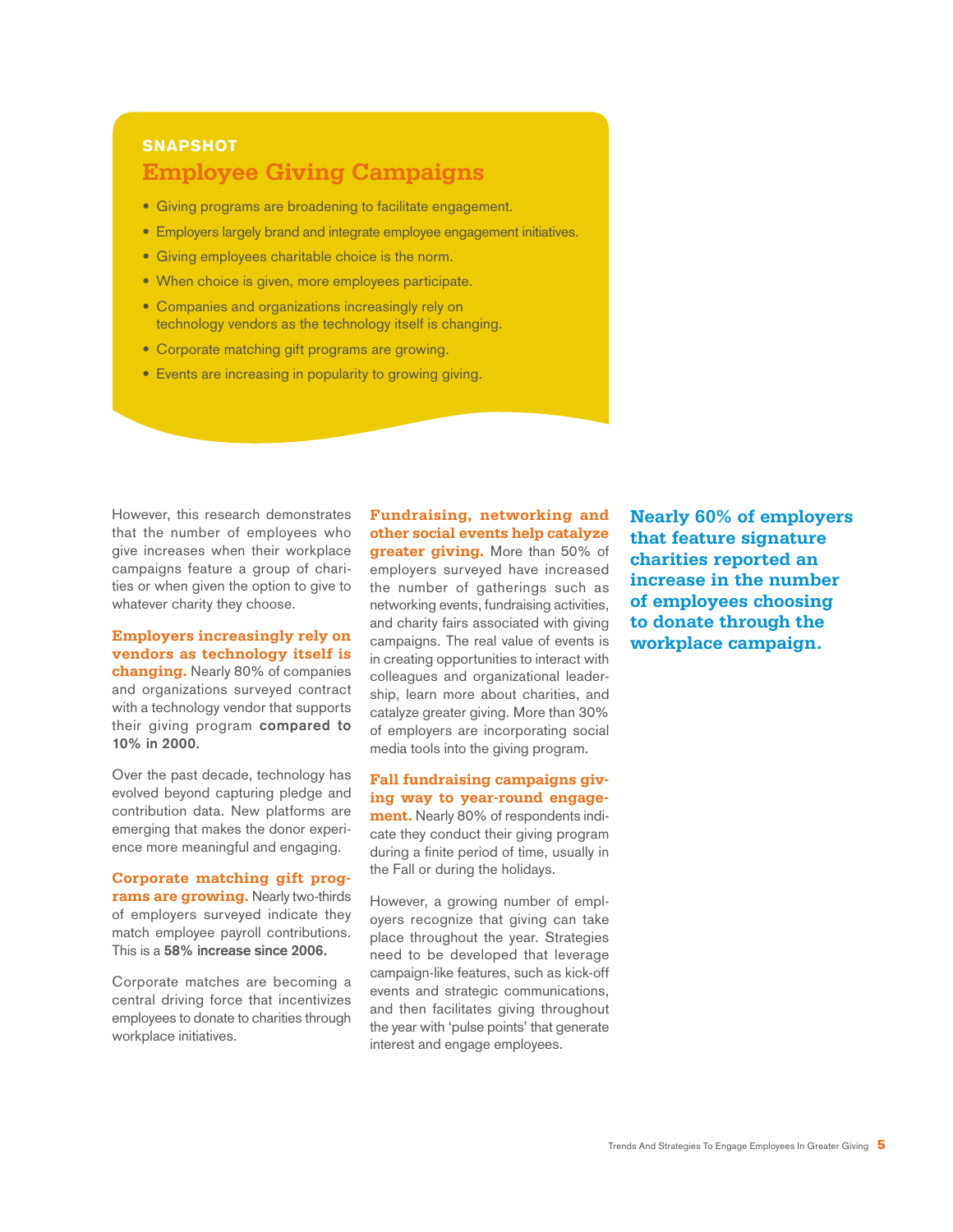# Challenges with the Current Employee Giving Model

**"We are looking for a technology solution that is 'all things employee engagement' embodied into one tool that is easy to manage and streamlines the employee experience."**

— SURVEY PARTICIPANT

Survey respondents were asked to identify the three greatest challenges they face with their current employee giving program. The top three were:

1 **Balancing High Impact—Low Cost Technology. About 85% of respondents said administering the campaign is one of their top challenges.** Time-crunched administrators face hurdles when coming up with new engaging and relevant ways to encourage employees to participate.

Survey participants indicate they are looking for new solutions that are easy to use, don't require a lot of time to administer and offer a platform to engage employees.

The challenge is to balance the use of technology with the increasing expectations for peer-to-peer and the social dimensions of employee engagement. While some communications functions have moved online, employee face-to-face involvement and participation are still valuable components of successful campaigns.

2 **Addressing the Arrival of the Millennials.** The current workforce is comprised of about 80 million employees known as Millennials: people born between 1982 and 2001. They represent a powerful new wave of potential workplace donors, and they are changing the conversation. Millennials bring an added layer of digital and connective dynamics to both employee engagement and employee giving programs. These "net-natives" expect their digital lives to transcend the walls of the workplace.

Over 92% of employers surveyed face challenges connecting younger employees to existing employee giving programs. Not surprisingly, about 80% agree that the current campaign model needs to be made more attractive for younger employees.

# **Three Greatest Challenges**

Respondents indicate these are their greatest challenges:



**#1 Balancing High Impact – Low Cost Technology.** 85% indicate balancing high impact personalized activities with low cost technology. workforce.

**#2 Addressing the Arrival of the Millennials.** 92% identify addressing the needs and challenges of a younger

**into Campaigns that Engage and Let Employees Share with Their Peers Why They "Like" to Give.**  85% are challenged with infusing vitality into a campaign that involves, excites and engages employees.

**#3 Infusing Vitality** 

**6** Snapshot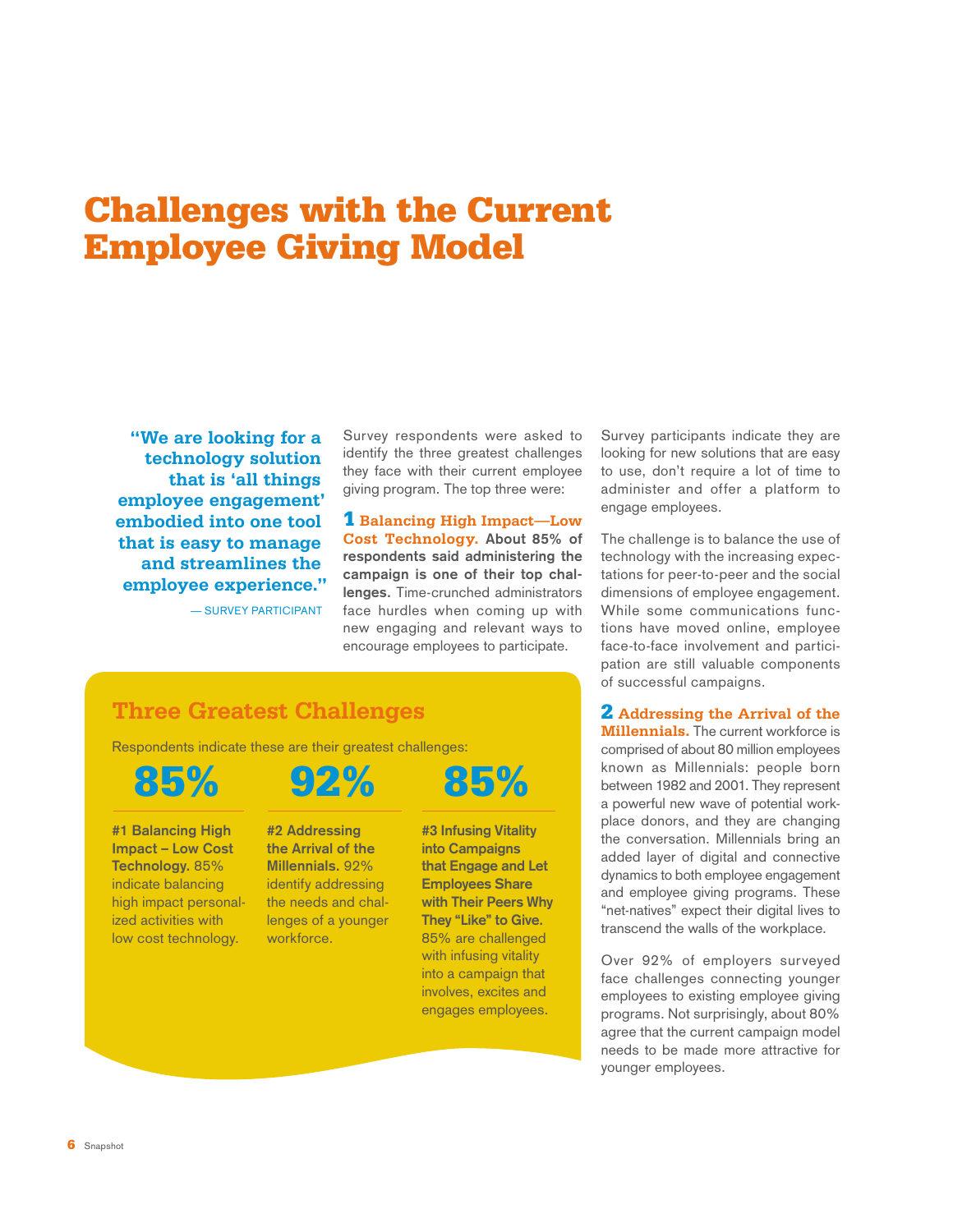**More than 50% of employers surveyed plan to implement more social media tools into their employee giving program**s in order to attract younger employees and enable all employees to connect with peers and the causes they care about in real-time.

3 **Infusing vitality into campaigns that engage and let employees share with their peers**  why they "like" to give. About 85% of respondents said that keeping the campaign fresh and vibrant is a challenge. Employers are now devising an overall strategy for giving, volunteerism, skills-based pro bono and engagement. Previously, many of these efforts were spread out over the company and not coordinated. Today, many employers are looking to integrate their efforts into a one-stop shop. And, new technology platforms may support this integration.

**Importantly, companies and organizations are developing strategies and ideas to address these challenges and enhance engagement.** More than half the employers plan to implement social media tools allowing employees to communicate about the charities they support along with their involvement. And, the number of year-round giving programs is growing.

More than two-thirds of the organizations surveyed indicate that less than 50% of their employees participate in the giving campaign.

One in six companies report that more than 70% of their employees participate in the giving program.

While participation is low, its not low everywhere. Plus there is every reason to believe many opportunities can be leveraged to grow giving and engagement.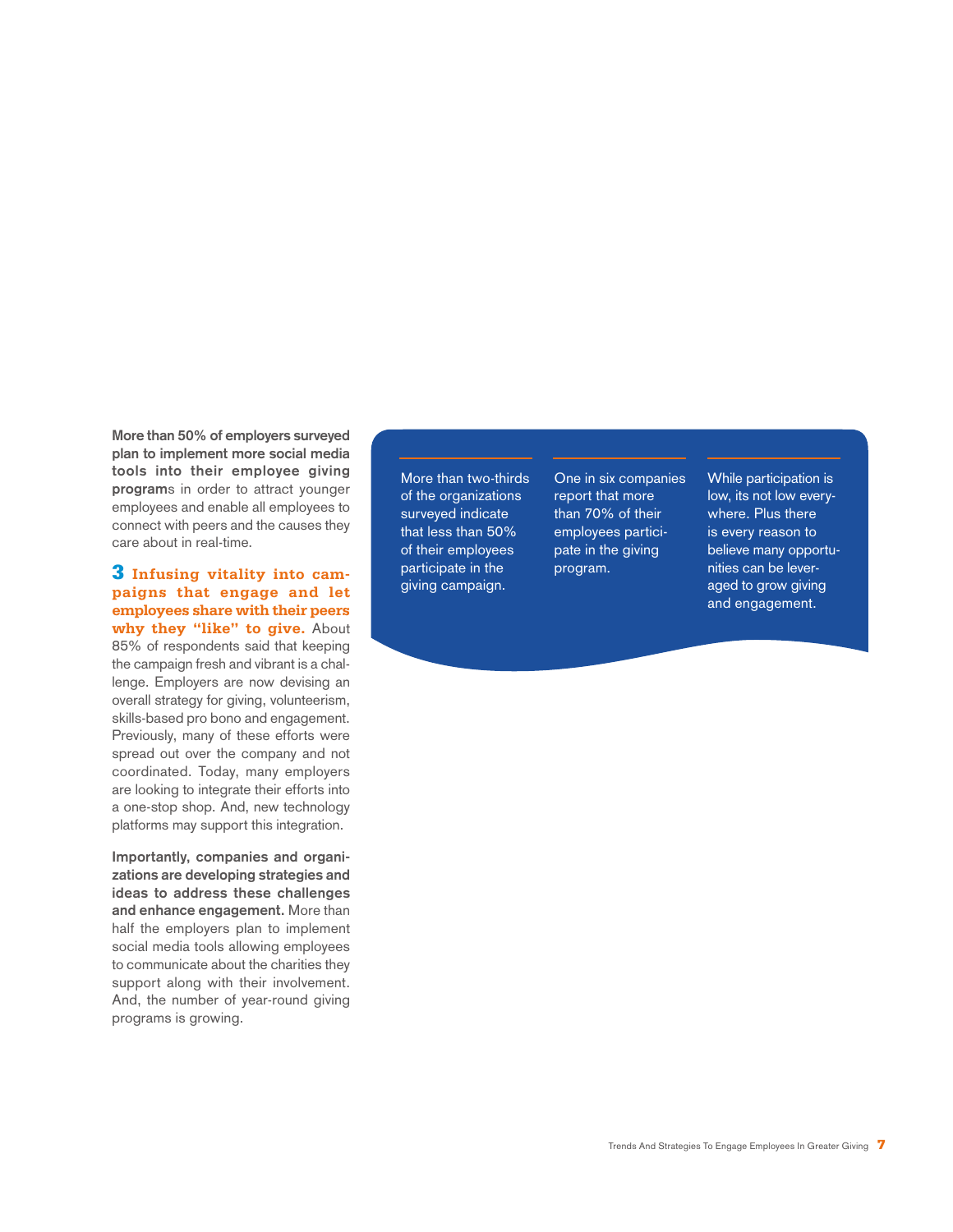# Game Changer: Technology and Digital Culture Are Driving the Transformation in Employee Giving

**"Technology hasn't changed just yet, but it's certainly about to!"** 

— SURVEY PARTICIPANT

The Internet, digital media, and mobile devices have changed the way we think, act, and convene. Since 2006 and the surge of Facebook and Twitter, dozens of online platforms and social media applications have launched that connect individuals, nonprofits, and networks. New ways of giving abound 24/7/365.

About 54% of employers surveyed report their use of technology has changed in just the last three years. Thirty percent (30%) of respondents now allow employees to post videos and/or testimonials in support of their favorite charities while more than half report they are **likely to incorporate more social media tools into the giving program within the next two years.** 

**CHART 2** – "Ideas Employers Have to Enhance Engagement" (at right) indicates how a growing number of companies are planning to use technology to broaden their strategies to grow employee engagement.

## **The Evidence:**

- 85% of employers surveyed use technology to provide information to employees.
- Nearly 40% of employers surveyed use technology to increase engagement.
	- **»** Nearly half of these firms use technology to promote volunteer opportunities.
- **»** More than two-fifths use technology to connect employees with reputable nonprofit organizations.
- **»** About one-third use technology to provide feedback on how contributions are used.
- **»** Nearly a quarter use technology to connect employees with their peers.
- When employees were asked what their employer could do to make their giving program more effective, 44% of employees would like to more easily find information on local, national and international charities, and 32% would like to access more information about those charities featured in their campaigns.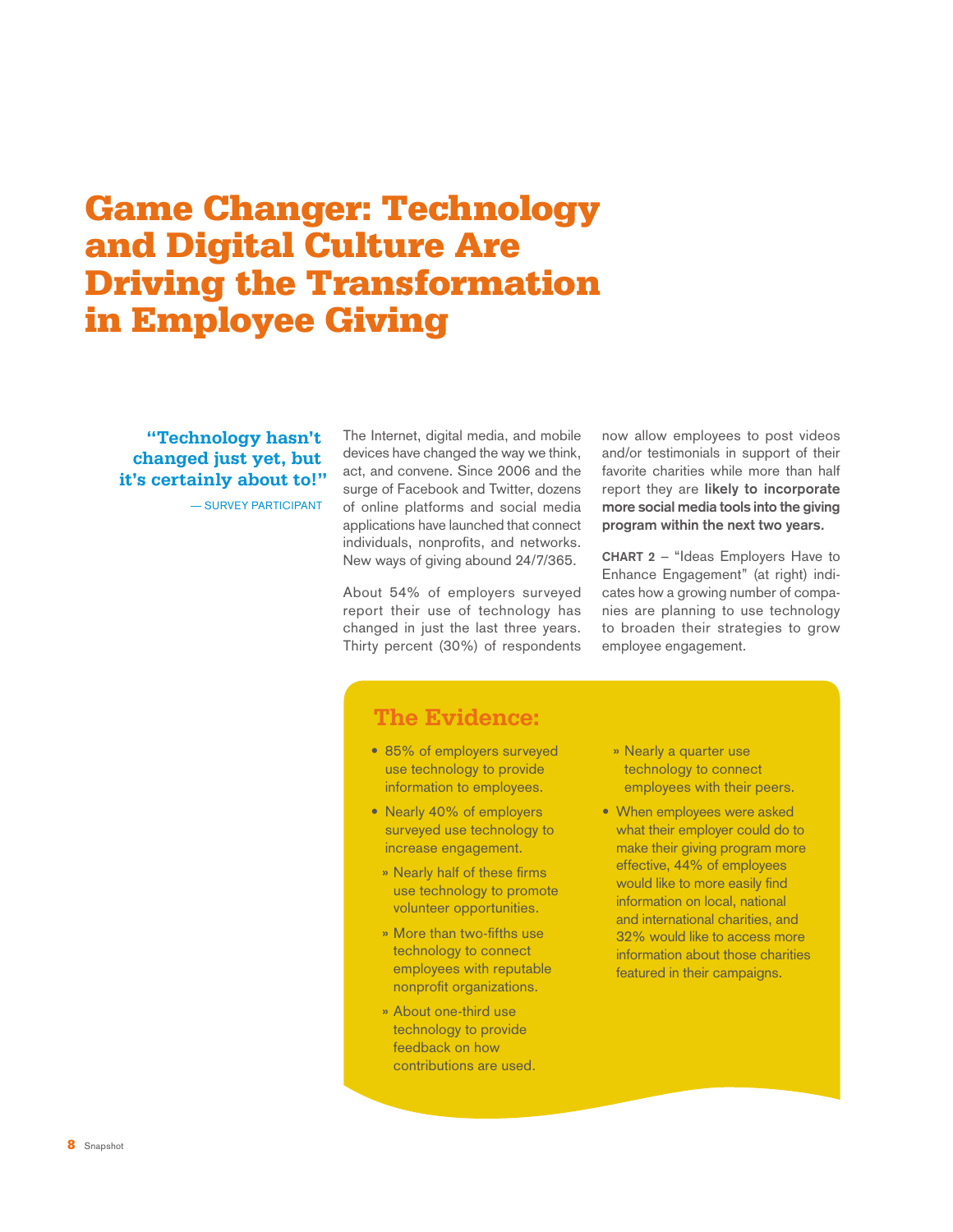# CHART 2: Ideas Employers Have to Enhance Engagement



**A growing number of employers are incorporating contests and events fun and keep the program vibrant.** 

**More than half the employers plan to implement more social media tools.** 

**Social media tools enable employees to post content promoting their favorite charity.**

**More employers are allowing employees to give throughout the year.**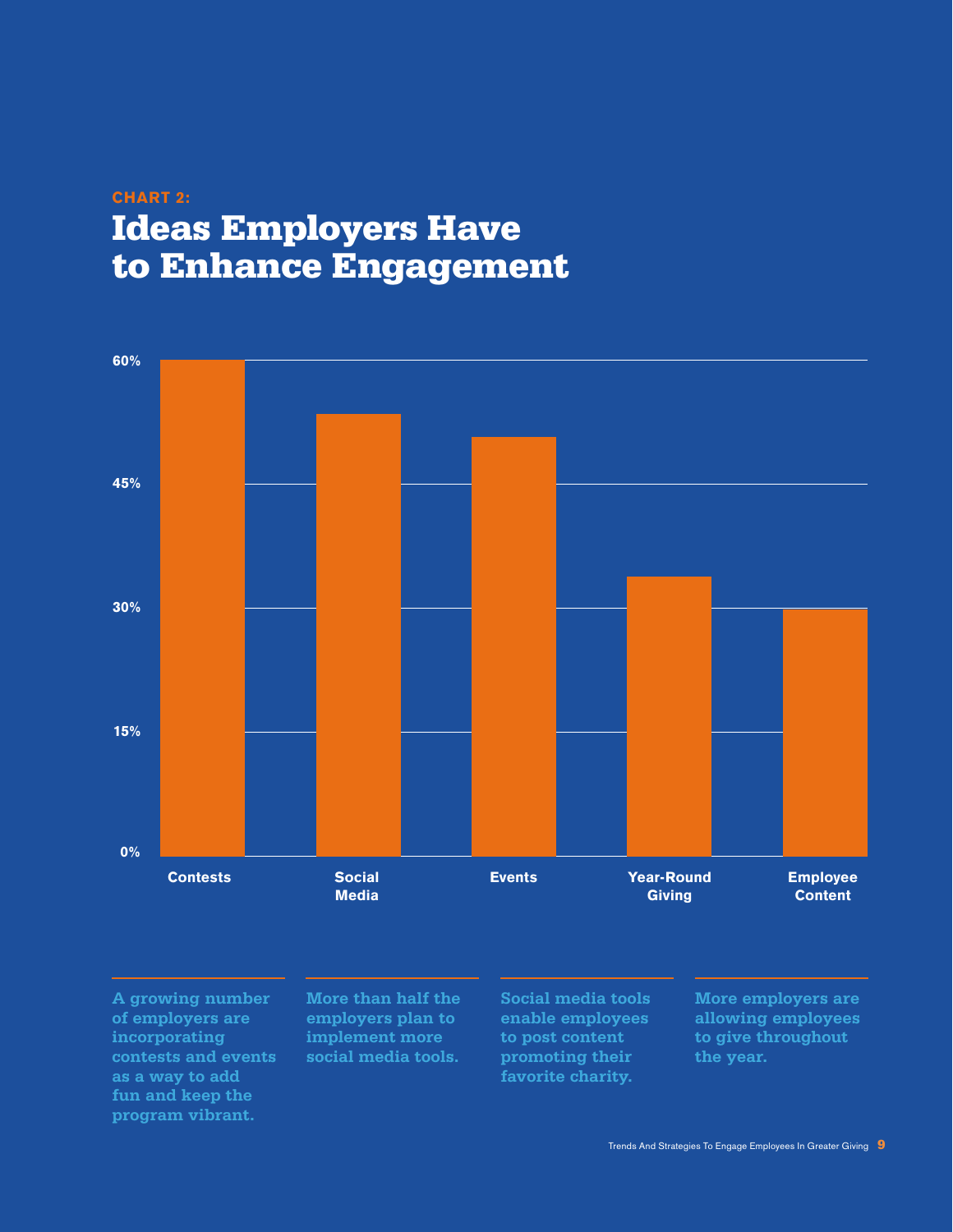# The Paradigm Shift from Just Giving to Engagement Strategies

**"Having been involved in all three of America's Charities workplace giving reports, this Snapshot reveals the most dramatic shift we've ever seen in employee giving."** 

> — STEVE GREENHALGH Report Researcher and Senior Advisor to America's Charities

Employees' expectations are changing as our digital culture evolves. A new model is emerging that empowers employees to participate in the giving experience inside and outside the walls of the workplace.

When asked to identify an appropriate role for employers in supporting individual donor activities, employers indicate they are being expected to do more

than ever before as highlighted in **CHART 3** – "Employee Expectations of Future Engagement Programs" (see right).

Employers surveyed understand this changing environment and are realigning in ways that integrate corporate goals, employee expectations, and opportunities to grow giving. Employers identified elements they expect to incorporate in their future campaigns (see below).

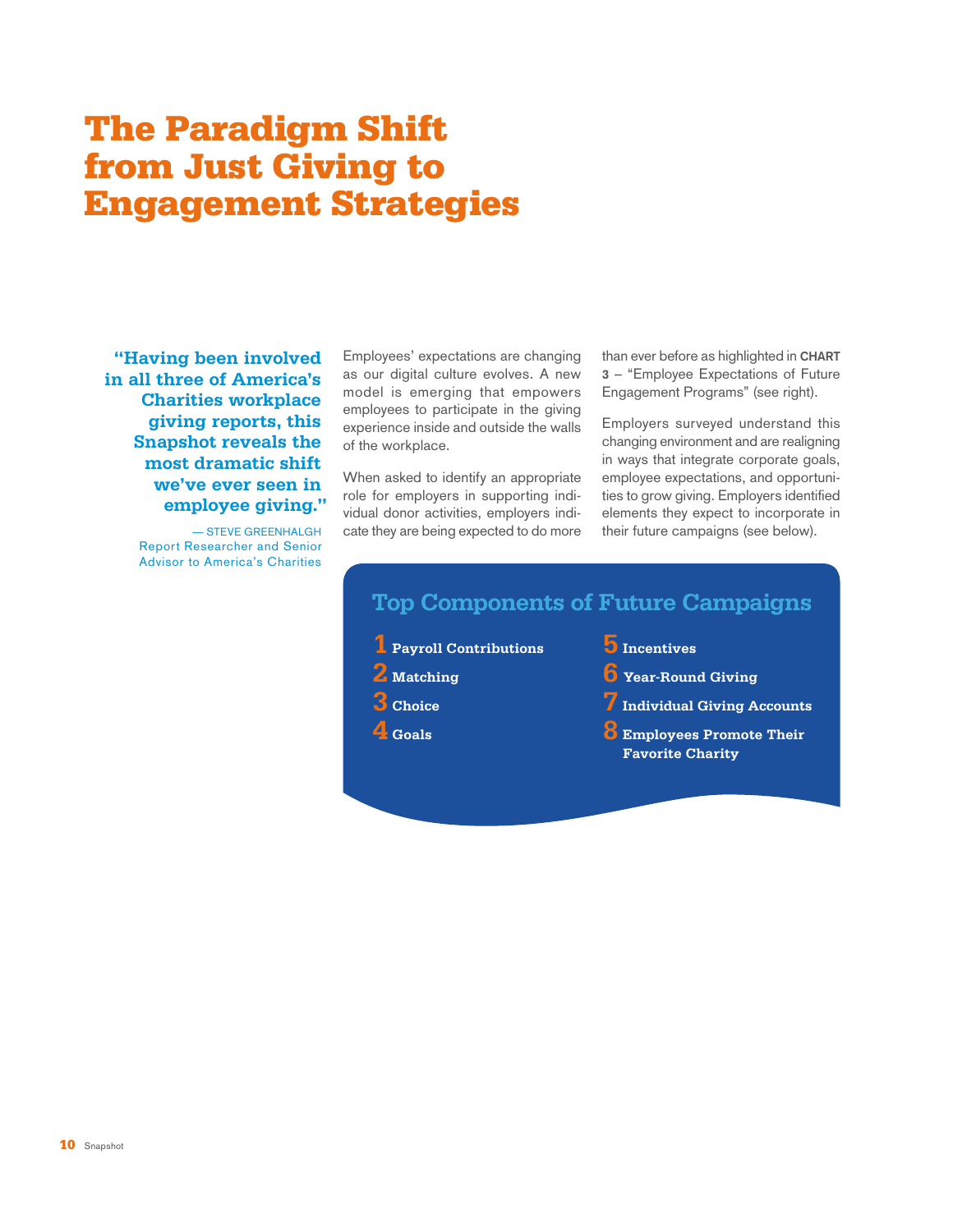#### CHART 3:

# Employee Expectations of Future Engagement Programs

- **• Match their contribution with a company gift**
- **• Conduct an effective workplace giving program**
- **• Support and encouragement from the employer to participate**
- **• Promote and sponsor volunteer opportunities**
- **• Expand opportunities to give throughout the year to any charity**
- **• Provide released time to volunteer**
- **• Encourage teams of employees to volunteer**
- **• Conduct employer-sponsored volunteer projects where they can join with colleagues in doing good**
- **• Offer financial grants to their favorite charities in recognition of their volunteer service**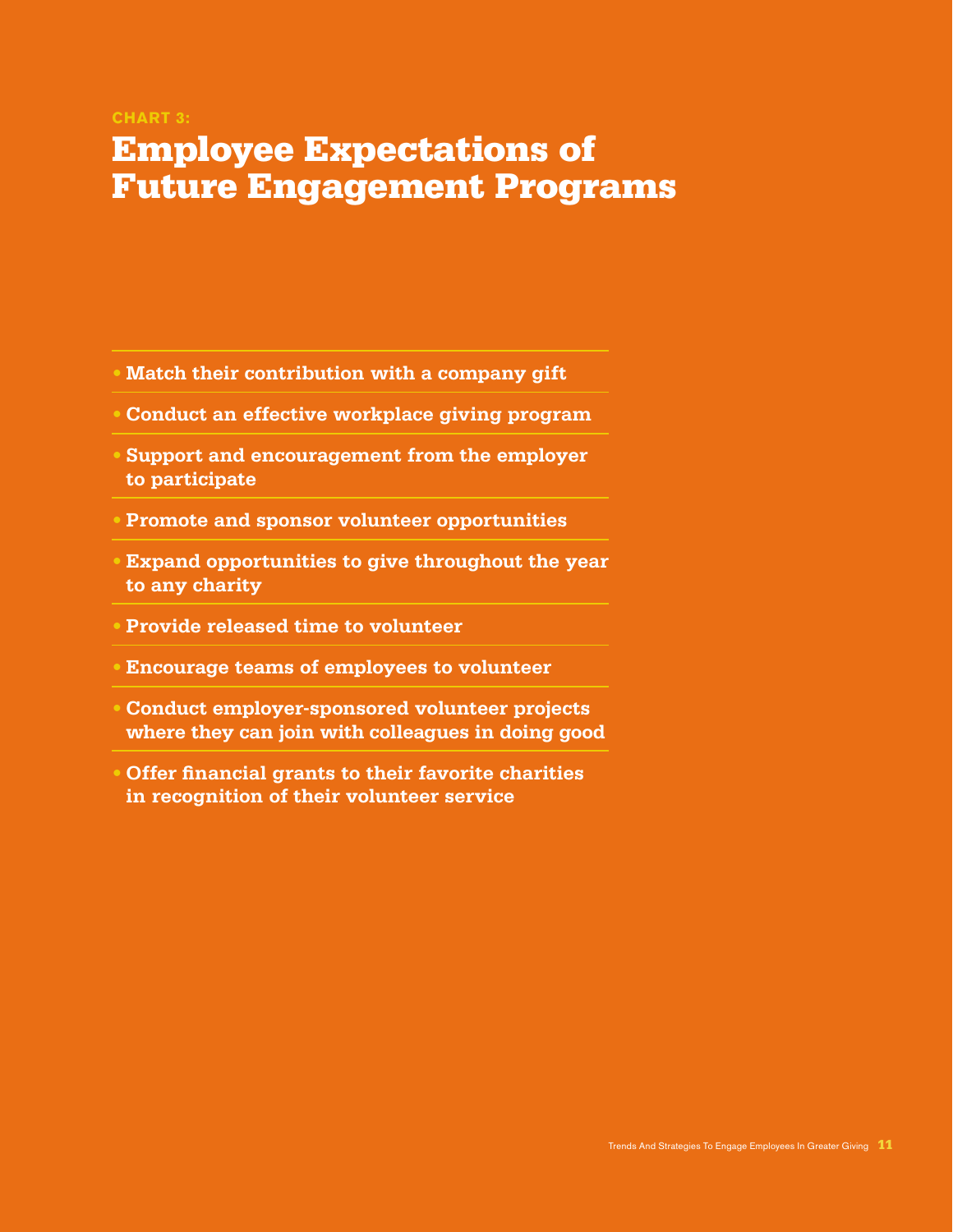Fully Integrated Employee Engagement Delivers Value to Employers, Employees, and The Causes They Care About

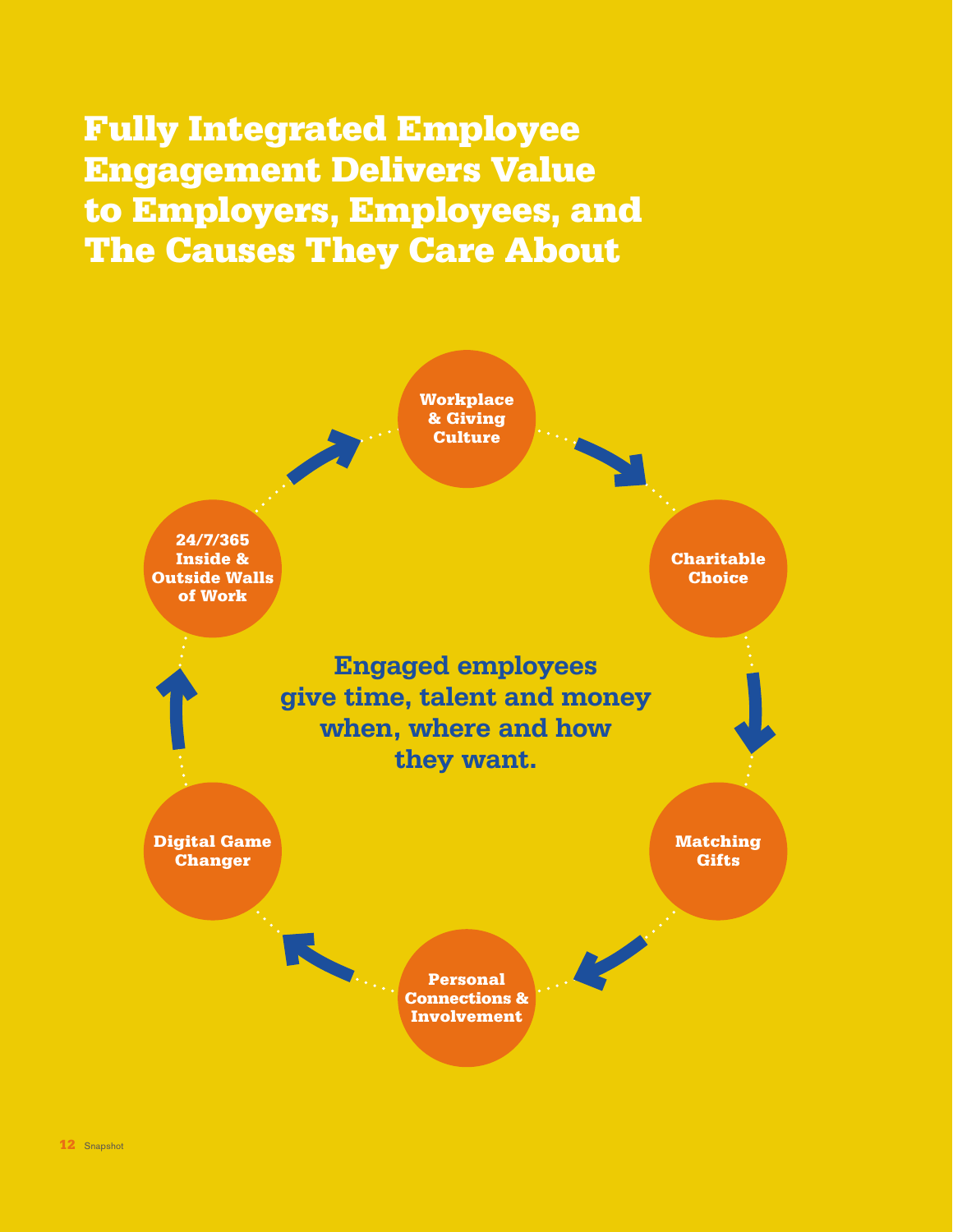# A Final Snapshot

In summary, Trends and Strategies to Engage Employees in Greater Giving reveals a shift is underway from simply giving to fully integrated engagement opportunities.

As advocates for a fully engaged workforce, America's Charities encourages employers to follow the lead of many of those responding to this survey and consider the following questions as a starting place for thinking more strategically and creatively about how to strengthen and transform their current employee giving programs.

- How are you balancing high impact personalized activities with low cost technology solutions?
- Have you prepared yet for the arriving Millennials and developed strategies to engage them?
- How are you infusing new life into your giving programs?
- Do you let employees share with their peers who and why they "like" to support?
- Does your organization's giving experience mirror the digital culture your employees are experiencing outside the walls of the workplace?

America's Charities invites you to engage with us via Facebook, Twitter and LinkedIn.

**"We are experiencing a paradigm shift in the workplace giving with a new model emerging that empowers employees to participate in the giving experience inside and outside the walls of the workplace."**

— STEVE DELFIN President and CEO America's Charities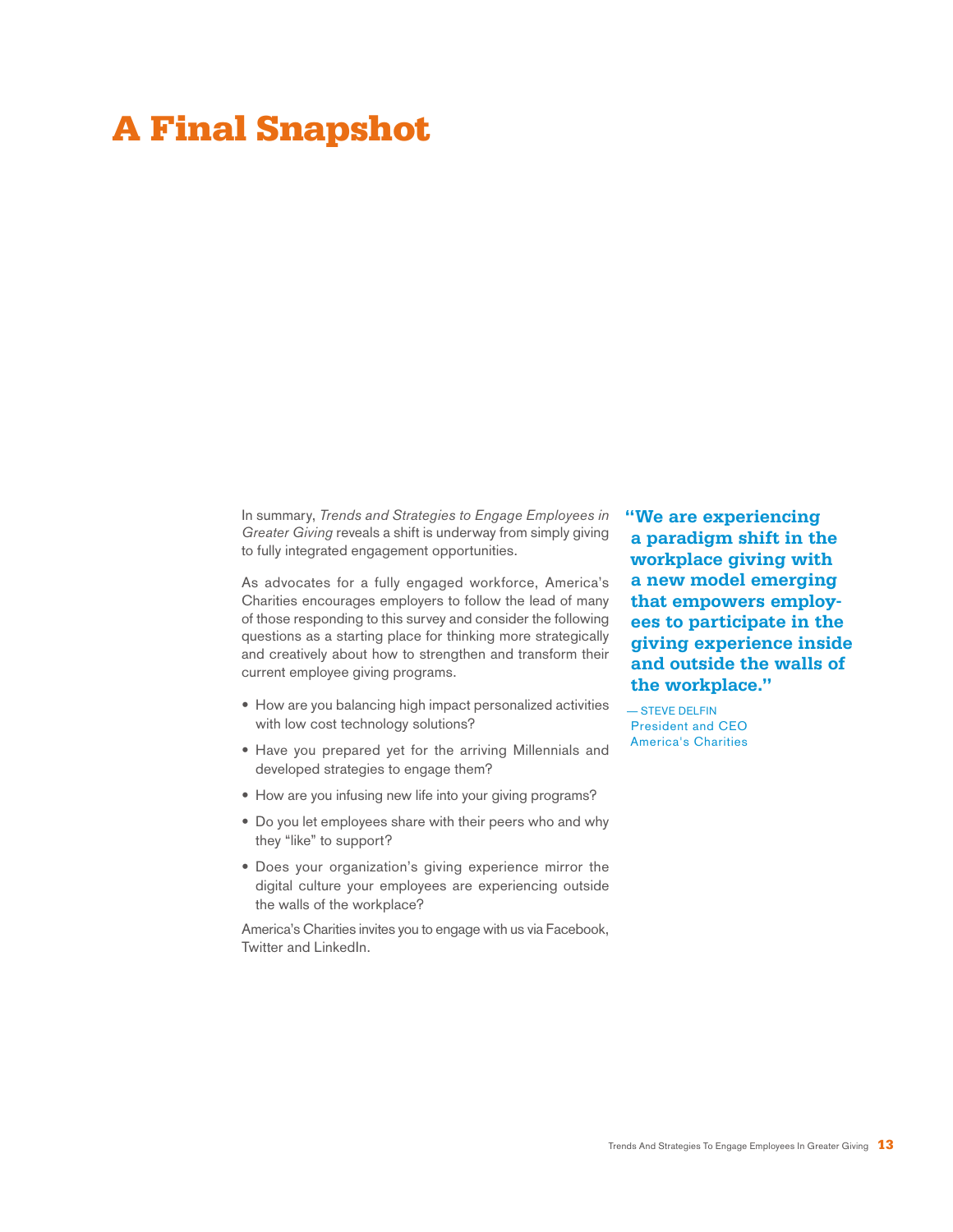# Employers Who Participated in 2012 Snapshot

### A

**AAA AMD American Airlines Amway Anonymous Ashland, Inc. Avery Dennison**

#### B

**Becton, Dickinson and Company BJ's Wholesale Club, Inc. Blue Cross and Blue Shield of Minnesota**

# C

**Caterpillar Inc. Cisco Systems, Inc. The Clorox Company Community Health Systems ConAgra Foods, Inc. C.R. Bard, Inc. CUNA Mutual Group**

### D

**Deere & Company**

### E

**Eaton Corporation ETS Exelon Corporation EZCorp Financial Services**

### F

**Florida Blue Food Lion, LLC Freddie Mac**

# G

**General Dynamics Corporation Georgia Power Company Green Mountain Coffee Roasters, Inc.** 

## H

**Halliburton Company Hospira, Inc.** 

### I

**Illinois Tool Works Inc. ING U.S. Inc. Ingram Micro Inc. Inova Health Systems Insperity, Inc.** 

### J

**JHT Holdings Inc. JPMorgan Chase & Co.** 

#### K **Kaiser Permanente**

#### L

**Legal & General America Lockheed Martin Corporation**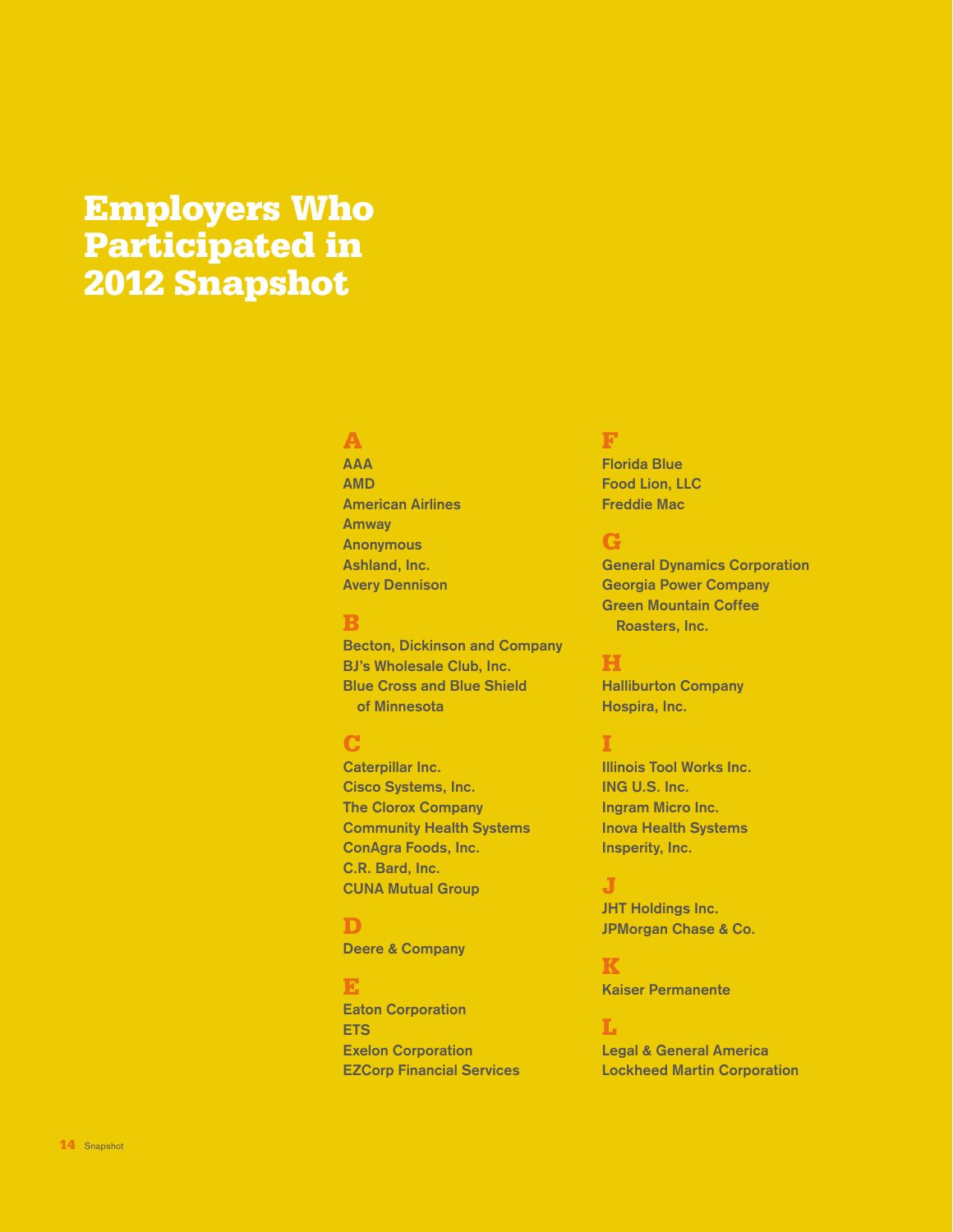### **M**

**Merck & Co., Inc. Mondial USA Monsanto Company Morgan Stanley** 

#### N

**National Penn Nationwide Life Insurance Company New York Life Insurance Company Nordson Corporation Northrop Grumman Corporation Northwestern Mutual Life Insurance Company**

### O

**Orlando Sentinel Communications Company**

# P

**Pfizer Inc. PG&E Corporation PNM Resources, Inc. Portland General Electric Company Progress Energy, Inc.** 

# S

**Seton Healthcare Siemens Corporation Southwest Airlines Co. State Street Corporation**

**T. Rowe Price Group, Inc. TCF Bank TE Connectivity Thomson Reuters Corporation Tribune Company**

### U

**Underwriters Laboratories, LLC United Continental Holdings UnitedHealth Group Incorporated United Parcel Service, Inc.** 

### **W**

**Wal-Mart Stores Inc. The Walt Disney Company Washington Gas Light Company WellPoint, Inc. Wells Fargo & Company Weyerhaeuser Company W.W. Grainger, Inc.** 

# X

**Xerox Corporation**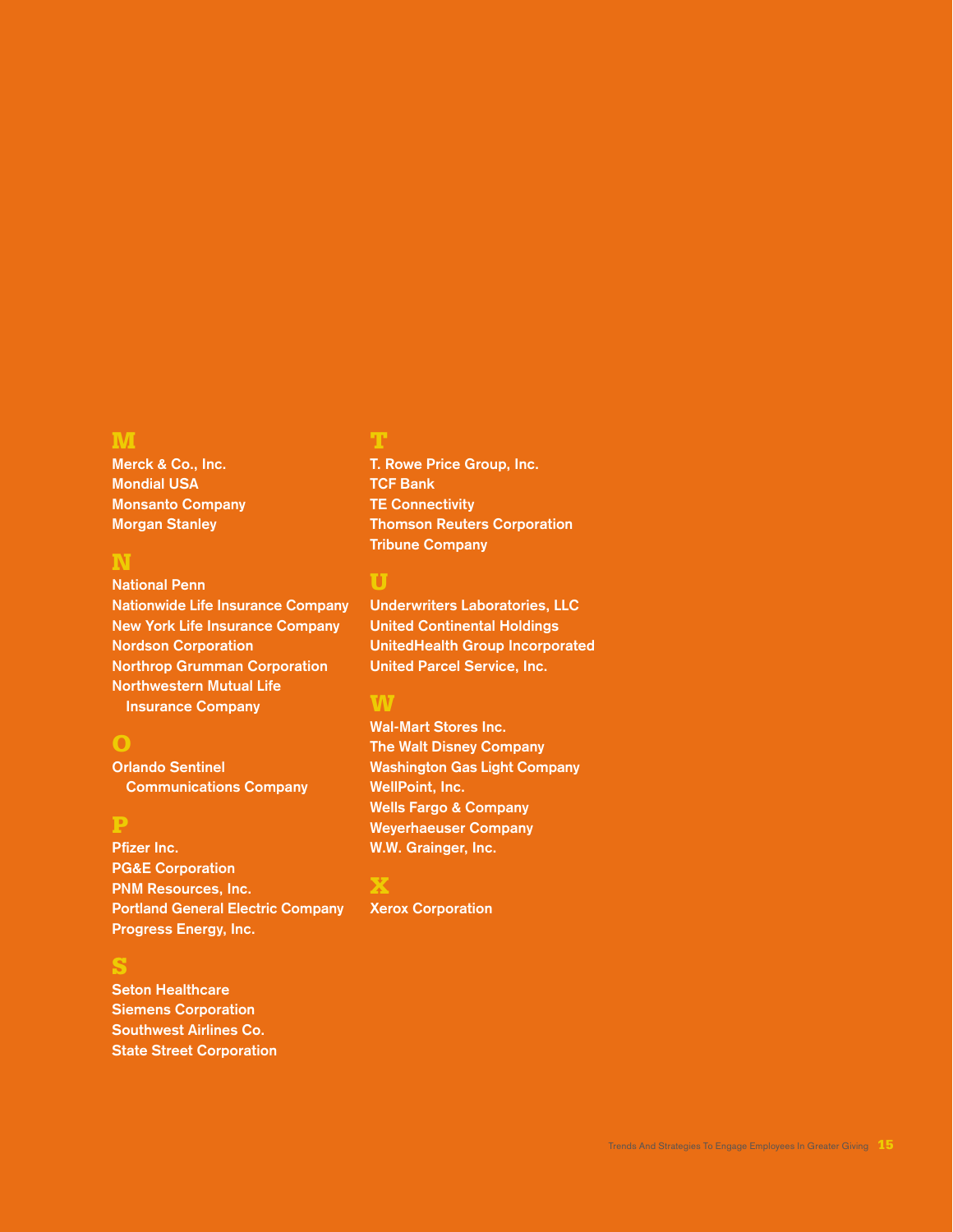# About America's Charities

|                                    | America's Charities is a multi-dimensional, mission-driven organization that<br>connects public and private sector employers with charities to engage employees<br>in greater giving.                                                                                                                                                                                |
|------------------------------------|----------------------------------------------------------------------------------------------------------------------------------------------------------------------------------------------------------------------------------------------------------------------------------------------------------------------------------------------------------------------|
| <b>Who We</b><br><b>Serve</b>      | • Charities looking to expand their participation and reach in workplace<br>giving and employee engagement programs through membership in one of<br>America's Charities' four federations: America's Charities, Children First -<br>America's Charities, Health First - America's Charities, or Community First<br>- America's Charities of Greater Washington, D.C. |
|                                    | • Employers seeking efficient and effective ways to manage and engage employees.                                                                                                                                                                                                                                                                                     |
|                                    | • Individual donors seeking ways to make a significant impact on the causes<br>they care about.                                                                                                                                                                                                                                                                      |
| <b>Our Core</b><br><b>Services</b> | • Generating unrestricted, sustainable financial support for charities through<br>employee engagement programs.                                                                                                                                                                                                                                                      |
|                                    | • Distributing funds to charities in an efficient, effective, and transparent manner.                                                                                                                                                                                                                                                                                |
|                                    | • Consulting with employers on strategies to achieve their philanthropic goals,<br>while strengthening employee engagement programs.                                                                                                                                                                                                                                 |
|                                    | • Providing solutions to support employers with their employee engagement<br>programs that catalyze greater involvement and giving.                                                                                                                                                                                                                                  |
|                                    | Since 1980, our collective experience and ability to provide the highest level of<br>personal service and expert consulting to our member charities and clients has<br>resulted in more than a half-billion dollars raised for tens of thousands of charities<br>in federal, state and local government, and corporate workplace giving campaigns.                   |
| <b>Links</b>                       | www.charities.org                                                                                                                                                                                                                                                                                                                                                    |
|                                    | in www.linkedin.com/company/america's-charities                                                                                                                                                                                                                                                                                                                      |
|                                    | <b>Example:</b> www.facebook.com/AmericasCharitiesFederation                                                                                                                                                                                                                                                                                                         |
|                                    | www.twitter.com/AmerCharities                                                                                                                                                                                                                                                                                                                                        |
|                                    | Snapshot: Trends and Strategies to Engage Employees in Greater Giving, 2013<br>www.charities.org/news/trends                                                                                                                                                                                                                                                         |
|                                    | <b>Campaigns at the Crossroads: Changing Direction, 2006</b><br>www.charities.org/news/trends                                                                                                                                                                                                                                                                        |
|                                    | <b>Employee Workplace Campaigns: At the Crossroads, 2000</b><br>www.charities.org/news/trends                                                                                                                                                                                                                                                                        |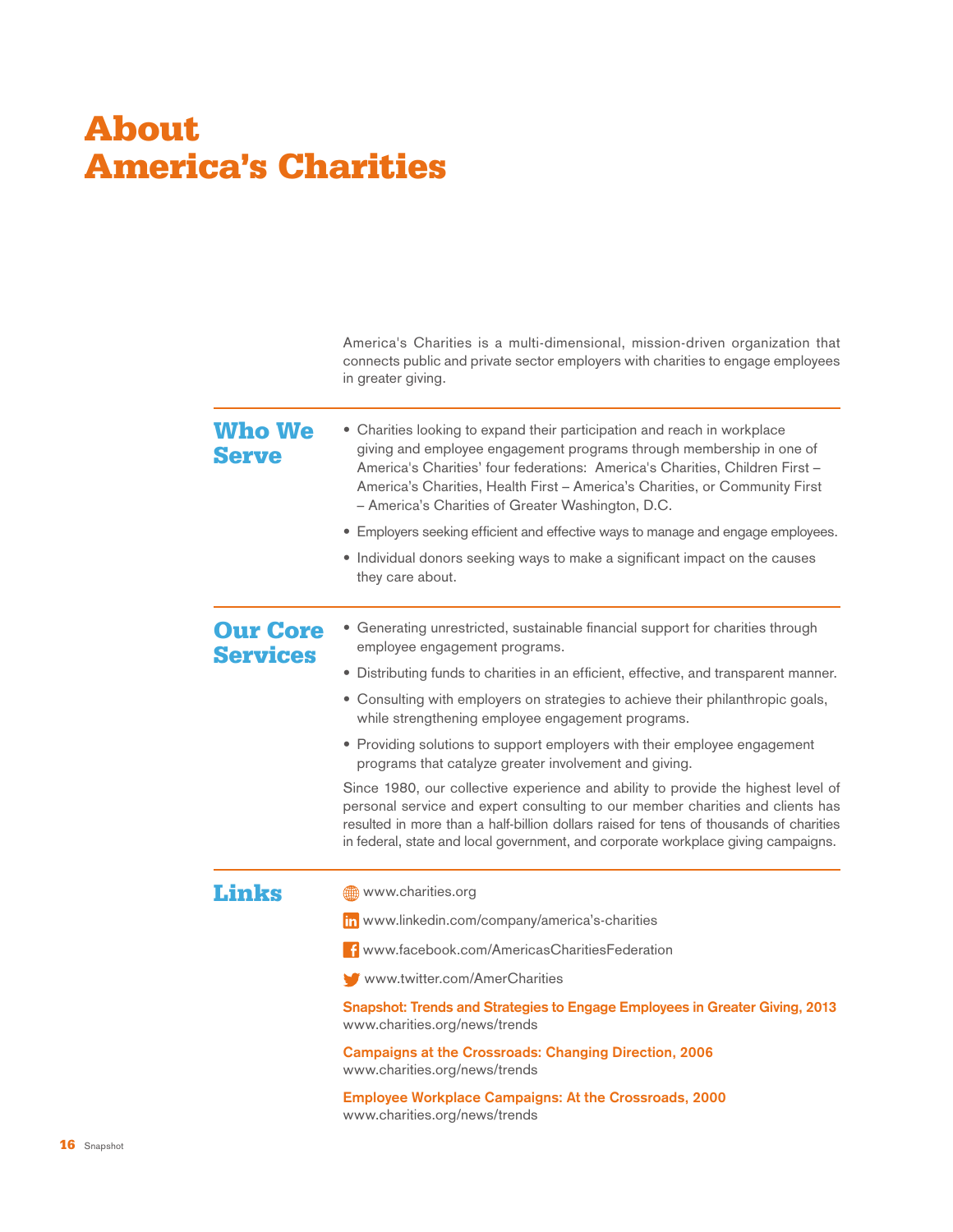**For more information about Snapshot, employee engagement and America's Charities, please call 703.222.3861, ext. 5346 or send an email to trends@charities.org.**